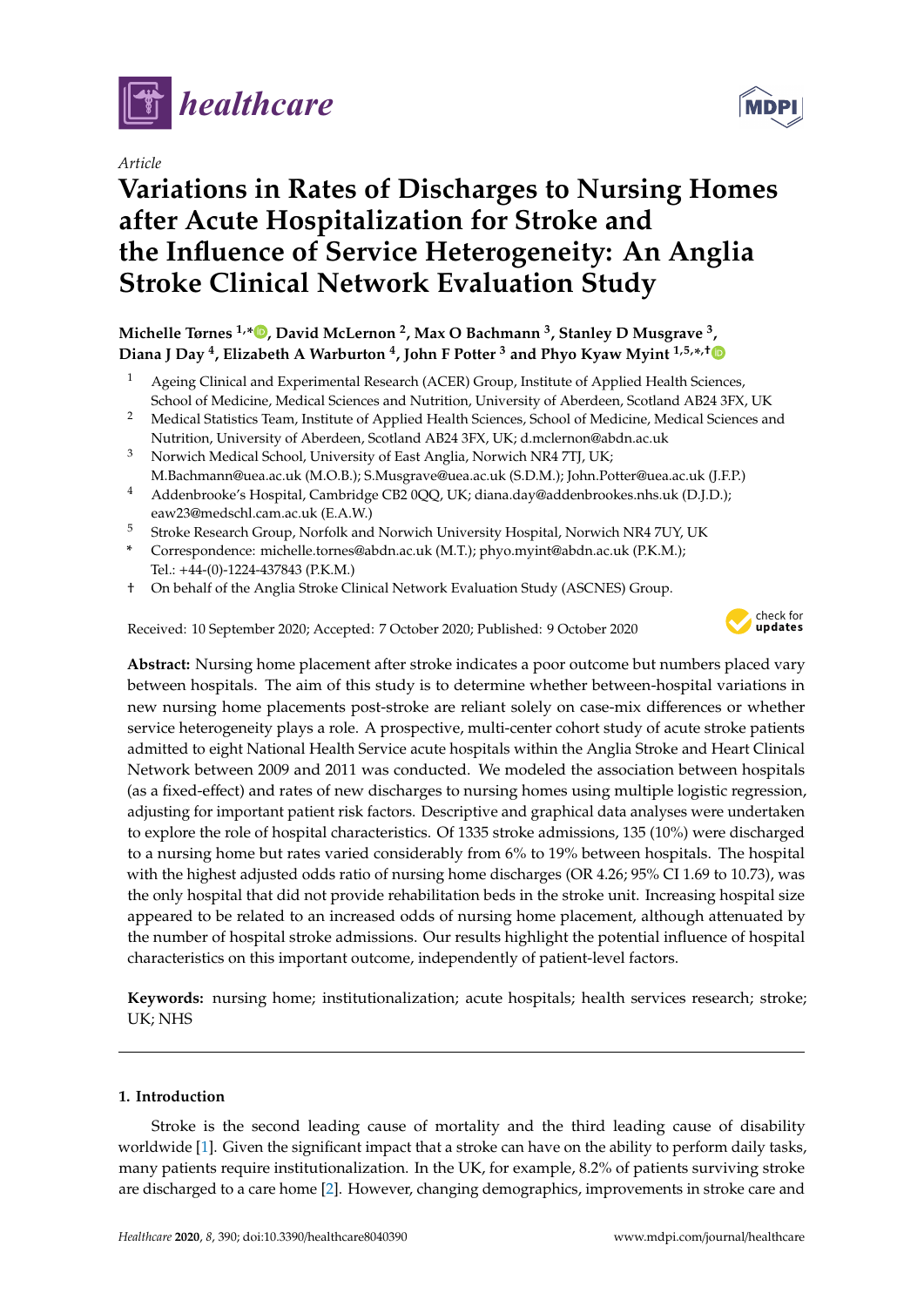post-acute care provision (i.e., widespread incorporation of early supported discharge policies) have led to a significant reduction in institutionalization rates since 1995 [\[3\]](#page-10-2).

Home discharge is the most desirable outcome following stroke; 85% of patients in a previous study favored returning home for reasons such as increased autonomy and privacy [\[4\]](#page-10-3). Furthermore, greater long-term improvements have been observed in patients that return home [\[5\]](#page-10-4).

Understanding what determines a patient's discharge destination after stroke can provide invaluable information to identify factors that can be modified to prevent the need for nursing home placement. This information is also important in ensuring efficient discharge planning. If discharge to a nursing home can be anticipated then communication between different health care providers can be initiated early, as well as discussions with the patient and their family. In UK hospitals, the decision as to the patient's discharge destination following stroke is arrived at collaboratively following input from the patient, the patient's family, the leading physician, social work, and other allied health professionals.

To date, most studies have focused on what patient characteristics drive the need for nursing home placement after stroke. Other important factors, such as differences in service provision and resources, may impact the need for institutionalization. However, few have researched this specifically, despite a wealth of research showing the importance of hospital factors such as staffing levels and hospital stroke volume on other outcomes [\[6–](#page-10-5)[10\]](#page-10-6).

The aim of this study, therefore, was to examine whether variations in discharge to nursing homes after stroke could, in part, be explained by heterogeneities in hospital-related factors.

#### **2. Materials and Methods**

#### *2.1. Study Design*

A multi-centre, prospective cohort study conducted at eight acute NHS hospitals within the Anglia Stroke and Heart Clinical Network (AS&HCN) which participated in the Anglia Stroke Clinical Network Evaluation Study (ASCNES). The network covers three counties in the East of England, UK, with a catchment population of approximately 2.5 million. The ASCNES primary outcome of interest was one-year mortality, whereas discharge destination, the focus of this paper, was one of the secondary outcomes of interest. The detailed study protocol has been previously published [\[11\]](#page-10-7).

#### *2.2. Participants*

The study population included all patients, aged 18 years or older, admitted to any of the eight hospitals (which spanned both urban and rural regions) within the ASCNES group diagnosed with stroke by an accredited stroke physician. Diagnoses by the stroke physician were coded using International Classification of Diseases-10 (ICD-10) and were confirmed through cerebral imaging. Stroke was defined as a focal neurological impairment of sudden onset and lasting more than 24 h (or leading to death) because of an intracerebral ischemic or hemorrhagic event. This definition was used in order to exclude diagnoses of transient ischaemic stroke, subdural hematomas, and subarachnoid hemorrhages. The study sample was systematically selected to include all patients with stroke admitted every third month of a two-year period (October 2009 to September 2011), resulting in a total of eight study months; the robustness of this sampling technique has been verified [\[12\]](#page-10-8). Patients who were previously resident in a nursing home prior to their admission for stroke, patients who died as an inpatient or those who were discharged to an interim or rehabilitation setting were all excluded from the final study population.

#### *2.3. Data Collection*

This study made use of prospectively collected anonymized data that were routinely sent to the AS&HCN for performance assessment, in addition to baseline patient and outcome data retrieved from case records and discharge summaries by clinical teams. Any identifiable patient information was held only at the individual hospitals—the network and investigators did not have access to these details.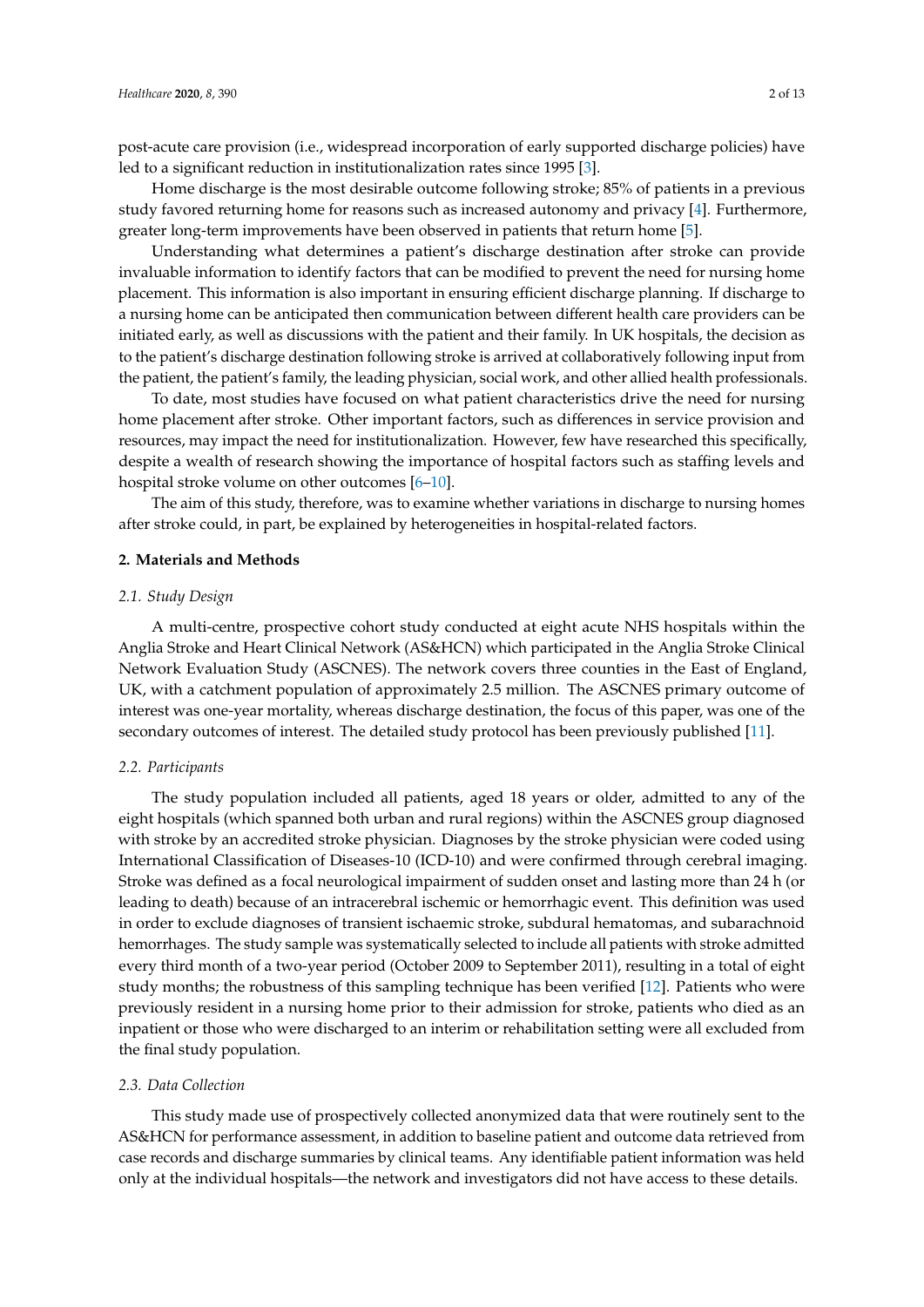Data on hospital-level characteristics were collected from clinical leads or service managers at each hospital and updated every six months over the two-year study period by research staff [\[11\]](#page-10-7).

#### *2.4. Statistical Analyses*

We performed a single-level multiple logistic regression model using maximum likelihood with the hospital as a fixed-effect. Our outcome measure was new nursing home placement at discharge from acute hospitalization for stroke amongst those who were not previously institutionalized. Cases discharged to a nursing home were treated as the event group, whilst those who were discharged back home (including those living in sheltered accommodation or retirement home) constituted the non-event group.

Patient risk factors of institutionalization following stroke were identified a priori from a literature review (see Supplementary Table S1). The distribution of the patient risk factors available in the dataset was examined between hospitals using hypothesis testing. Factors that were unevenly distributed amongst the hospitals (*p*-value set at 0.05 significance level) were included in the main model as they were considered potential confounders of the relationship between our independent variable (hospital) and outcome of interest (institutionalization). These included a patient's pre-stroke modified Rankin Scale (mRS) score, discharge mRS score, acute hospital length of stay, and whether the patient had a total anterior circulation stroke (TACS), history of myocardial infarction or ischemic heart disease, or developed an inpatient complication (see Supplementary Table S2). For the interest of the reader, we provide Supplementary Table S3 with a breakdown of the different types of complications recorded and the proportion of patients that were reported to have developed them. Furthermore, although we identified stroke severity as an important risk factor, 73% of cases had missing data on The National Institutes of Health Stroke Scale (NIHSS) score, and we believe that this variable was only collected in patients that were eligible for thrombolysis. Therefore, we did not multiply impute this variable due to the potential for introducing information bias. Instead, we adjusted for proxy variables of stroke severity, such as discharge mRS score [\[13\]](#page-10-9), whether the patient had a TACS [\[14](#page-11-0)[,15\]](#page-11-1), or showed symptoms of brain lateralization. We hypothesized that patients with no symptoms of brain lateralization are likely to be those with more severe stroke where the whole brain is affected.

Processes of care measures such as the delivery of acute treatment therapies were not accounted for in our study as we believe they are mediator variables that lie on the causal pathway between hospital-level factors and stroke patient outcomes [\[16\]](#page-11-2). Their inclusion in our regression model could otherwise lead to over-adjustment bias by obscuring the overall effect of the hospital [\[17,](#page-11-3)[18\]](#page-11-4).

To explore hospital-level factors we first compared, descriptively, service variations between hospitals. We also plotted the adjusted odds ratio of new nursing home placement (estimated from the regression model) against the hospital characteristics of interest for each hospital. This is the favored approach when the sample size of hospitals is below the suggested critical number required to reliably estimate hospital effects through multi-level modelling [\[19](#page-11-5)[,20\]](#page-11-6). Hospital characteristics included hospital size (number of hospital beds), hospital type (secondary or tertiary), hospital stroke volume (number of stroke admissions per month), presence of vascular surgery onsite, distance to a neurosurgical facility, number of full-time-equivalent (fte) staff per five beds (including doctors, nurses, occupational therapists, speech and language therapists, physiotherapists and dieticians), number of stroke unit beds per 100 admissions, number of hospital beds per CT scanner, number of non-stroke patients treated on the stroke unit per five beds, and number of patients with stroke treated outside the stroke unit per five beds.

The index of multiple deprivation (IMD) score was also explored graphically to assess whether the socio-economic status of the hospital catchment area may explain any differences in outcome observed between hospitals. This is an aggregate measure and is based on several domains, including income, employment, education, health, crime, barriers to housing and services and the living environment, that are believed to provide an indication of deprivation. England is subdivided into 32, 844 smaller areas, with an IMD score of 1 representing the area in England that is considered to be the most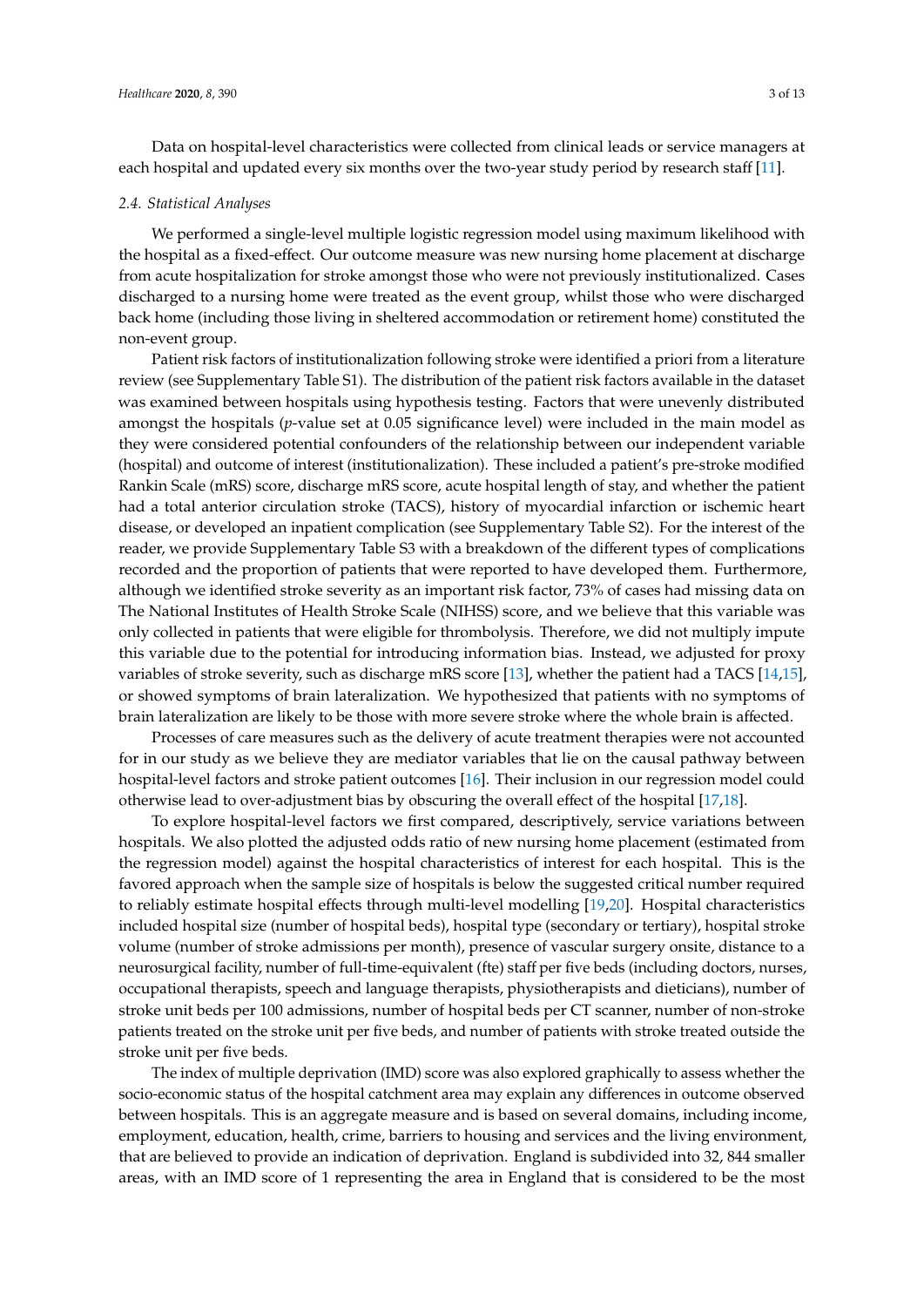deprived and a score of 32, 844 the least deprived [\[21\]](#page-11-7). Here we assigned the mean 2010 IMD scores of the areas that make up the counties of Suffolk, Norfolk and Cambridgeshire and assigned these to each of the hospitals to which they are located [\[22\]](#page-11-8).

We carried out multiple imputations by chained equations using the Multivariate Imputation by Chained Equations (MICE) package in R and pooled the results using Rubin's rules [\[23\]](#page-11-9) (see Supplementary Table S4 for details on variables used to inform multiple imputations). The inclusion of auxiliary variables for the imputation increased the casewise missingness to 43%, thus 43 datasets were imputed. The distribution of sample characteristics between individuals with complete and incomplete data was compared using the appropriate statistical tests (Supplementary Table S5). Findings from the complete case analysis are presented in Supplementary Table S6.

#### *2.5. Sensitivity Analyses*

We performed two sensitivity analyses to check the robustness of our findings. The first of these included all patient risk factors identified a priori in a literature review that were available in our dataset irrespective of whether they were evenly distributed between hospitals or not, and the second excluded hospital 2 which did not contribute data after January 2010.

All analyses were performed using R version 3.3.1 (R, Vienna, Austria) for Windows [\[24\]](#page-11-10).

## *2.6. Ethics Approval*

Ethical approval was obtained from the NRES Committee East of England—Norfolk (REC Reference number 10/H0310/44).

### **3. Results**

Of the 2656 patients admitted during the inclusion period, 179 were eventually diagnosed with a condition other than stroke. After exclusions (see Supplementary Figure S1), a total of 1335 cases were available for analyses (median age (IQR) 79 (70 to 86 years), 52% males, 83% ischemic stroke).

A total of 135 (10%) patients were placed in a nursing home at discharge, with the remaining 90% discharged home. The proportion of patients discharged to a nursing home varied between hospitals (6% in hospital 1 to 19% in hospital 3). The unadjusted odds of being discharged to a nursing home in hospital 3 were 3.84 times that of hospital 1; the highest odds of all hospitals in the study (*p* < 0.001). All other hospitals were associated with greater odds of nursing home placement than hospital 1, although none reached statistical significance.

To note, when examining the original study population (including those who were discharged to settings other than home or nursing homes) the hospitals with the lowest rates of nursing home placements were not the hospitals with the highest proportion of patients discharged to an interim or rehabilitation setting, or who died as an inpatient (Supplementary Figure S2).

Between-hospital variations in rates of nursing home placement remained after the adjustment of patient confounders (Table [1\)](#page-4-0). Hospital 3 still had the highest odds of discharges to nursing homes (Odds Ratio (OR) 4.26; 95% confidence interval (CI) 1.69 to 10.73). Due to low event numbers in the other hospitals, none of these were statistically significantly different from hospital 1, and all had wide confidence intervals. Findings were similar for the complete case analysis (Supplementary Table S6) and sensitivity analyses (Table [2\)](#page-4-1).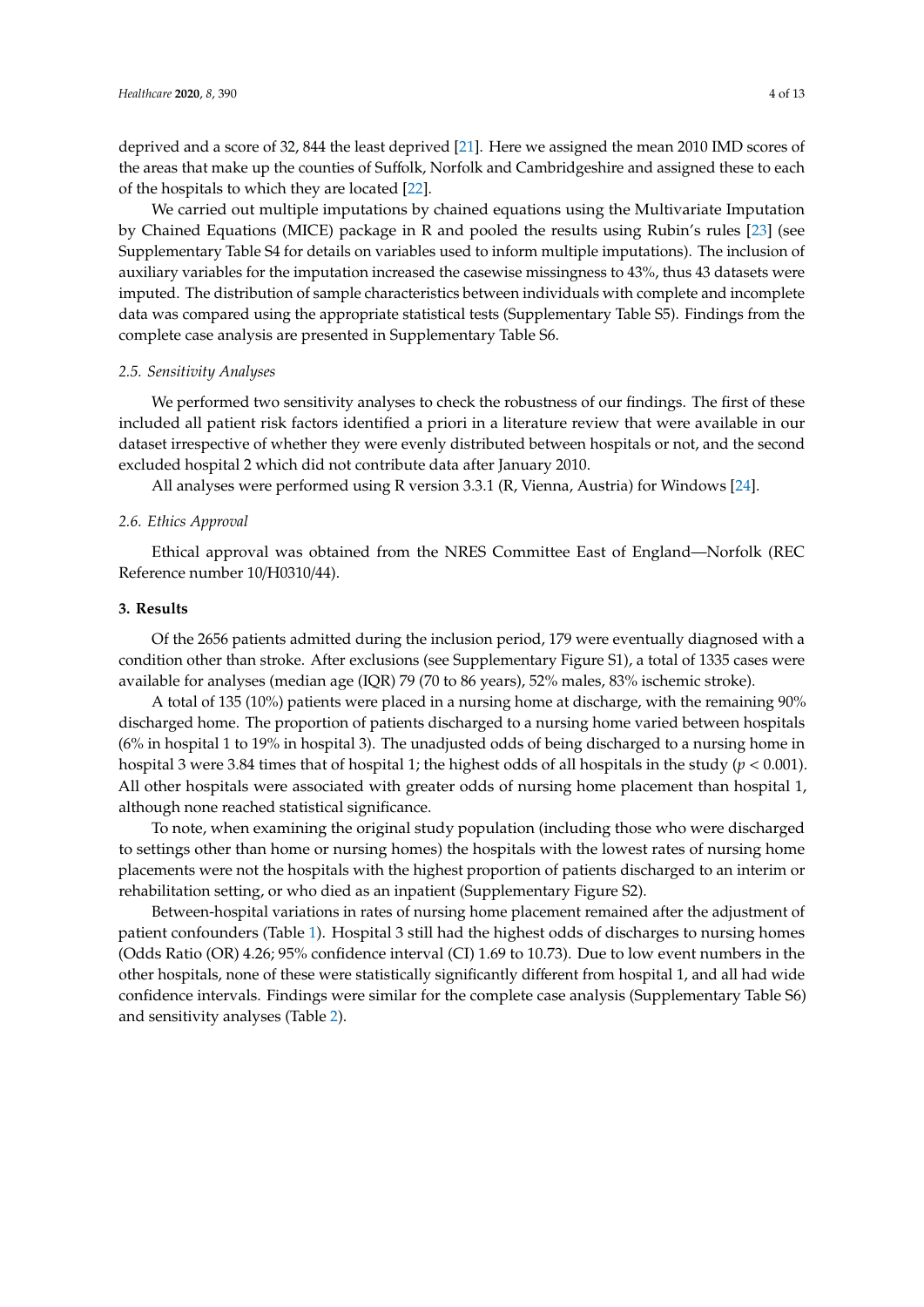| Hospital | n (%) Stroke Patients Admitted<br>during Study Period | <b>Frequency of New NHP</b> |      | <b>Unadjusted Analysis</b>    |           | Adjusted Analysis <sup>1</sup>  |           |
|----------|-------------------------------------------------------|-----------------------------|------|-------------------------------|-----------|---------------------------------|-----------|
|          |                                                       | n                           | $\%$ | OR (95% CI)                   |           | OR (95% CI)                     |           |
|          | 211(16)                                               | 12                          | 6    | Reference                     | Reference | Reference                       | Reference |
|          | 10(1)                                                 |                             | 10   | 1.84 (0.22 to 15.76)          | 0.58      | $0.45(0.04 \text{ to } 4.79)$   | 0.51      |
|          | 202(15)                                               | 38                          | 19   | 3.84 (1.94 to 7.59)           | < 0.001   | 4.26 $(1.69 \text{ to } 10.73)$ | 0.002     |
|          | 63(5)                                                 |                             | 13   | $2.41(0.94 \text{ to } 6.19)$ | 0.07      | $1.43(0.35 \text{ to } 5.80)$   | 0.61      |
|          | 328(25)                                               | 22                          |      | $1.19$ (0.58 to 2.46)         | 0.63      | 1.37 (0.52 to 3.62)             | 0.52      |
| 6        | 168(13)                                               | 15                          | 9    | $1.63$ (0.74 to 3.57)         | 0.23      | $0.47$ (0.15 to 1.40)           | 0.17      |
|          | 183 (14)                                              | 20                          | 11   | 2.03 (0.97 to 4.29)           | 0.06      | 1.07 (0.39 to 2.97)             | 0.89      |
| 8        | 170 (13)                                              | 19                          | 11   | $2.09(0.98 \text{ to } 4.43)$ | 0.06      | $0.77(0.27)$ to $2.17$ )        | 0.62      |

<span id="page-4-0"></span>**Table 1.** Frequency of patients with stroke admitted and discharged to a nursing home placement (NHP) per hospital, and unadjusted odds ratio (OR) and 95% confidence intervals (CI) for new nursing home placement according to hospital ( $n = 1335$ ).

 $1$  Multiple logistic regression results adjusted for pre-stroke modified Rankin Scale (mRS) score, discharge mRS score, total anterior circulation stroke, history of myocardial infarction or ischemic heart disease, inpatient complication, and acute hospital length of stay.

<span id="page-4-1"></span>**Table 2.** Results of the sensitivity analyses with adjusted odds ratio (OR) and 95% confidence intervals (CI) for new nursing home placement according to hospital presented.

| Hospital | Sensitivity Analysis <sup>1</sup> |           | Sensitivity Analysis <sup>2</sup> |           |  |  |
|----------|-----------------------------------|-----------|-----------------------------------|-----------|--|--|
|          | OR (95% CI)                       |           | OR (95% CI)                       | р         |  |  |
|          | Reference                         | Reference | Reference                         | Reference |  |  |
| 2        | $0.24$ (0.02 to 2.62)             | 0.24      |                                   |           |  |  |
| 3        | 4.26 $(1.59 \text{ to } 11.41)$   | 0.004     | 4.33 (1.72 to 10.94)              | 0.002     |  |  |
| 4        | 2.88 (0.64 to 12.84)              | 0.17      | 1.43 (0.35 to 5.77)               | 0.62      |  |  |
| 5        | $1.29(0.46 \text{ to } 3.63)$     | 0.63      | 1.38 (0.52 to 3.67)               | 0.51      |  |  |
| 6        | $0.56$ (0.18 to 1.81)             | 0.34      | $0.48$ (0.16 to 1.46)             | 0.20      |  |  |
| 7        | $0.97(0.34 \text{ to } 2.80)$     | 0.96      | 1.11 (0.40 to 3.07)               | 0.84      |  |  |
| 8        | $0.70$ (0.23 to 2.11)             | 0.53      | $0.80$ (0.28 to 2.26)             | 0.67      |  |  |

<sup>1</sup> Multiple logistic regression sensitivity analysis adjusted for age, sex, dementia, hemorrhagic stroke, pre-stroke modified Rankin Scale (mRS) score, discharge mRS score, total anterior circulation stroke, comorbidities (including dementia, previous stroke, diabetes mellitus, history of myocardial infarction or ischemic heart disease), prior antiplatelet or anticoagulant use, inpatient complication, and acute hospital length of stay, using multiple imputed dataset (*n* = 1335). <sup>2</sup> Multiple logistic regression sensitivity analysis excluding hospital 2, using multiple imputed dataset ( $n = 1325$ ).

Table [3](#page-5-0) outlines the service characteristics of each hospital, including standardized staffing levels, bed capacity, and the availability of onsite facilities. There is notable heterogeneity in service provision and resource levels. For example, only hospital 1 had a neurosurgical facility onsite and only hospitals 1, 3, 5 and 6 had onsite vascular surgery.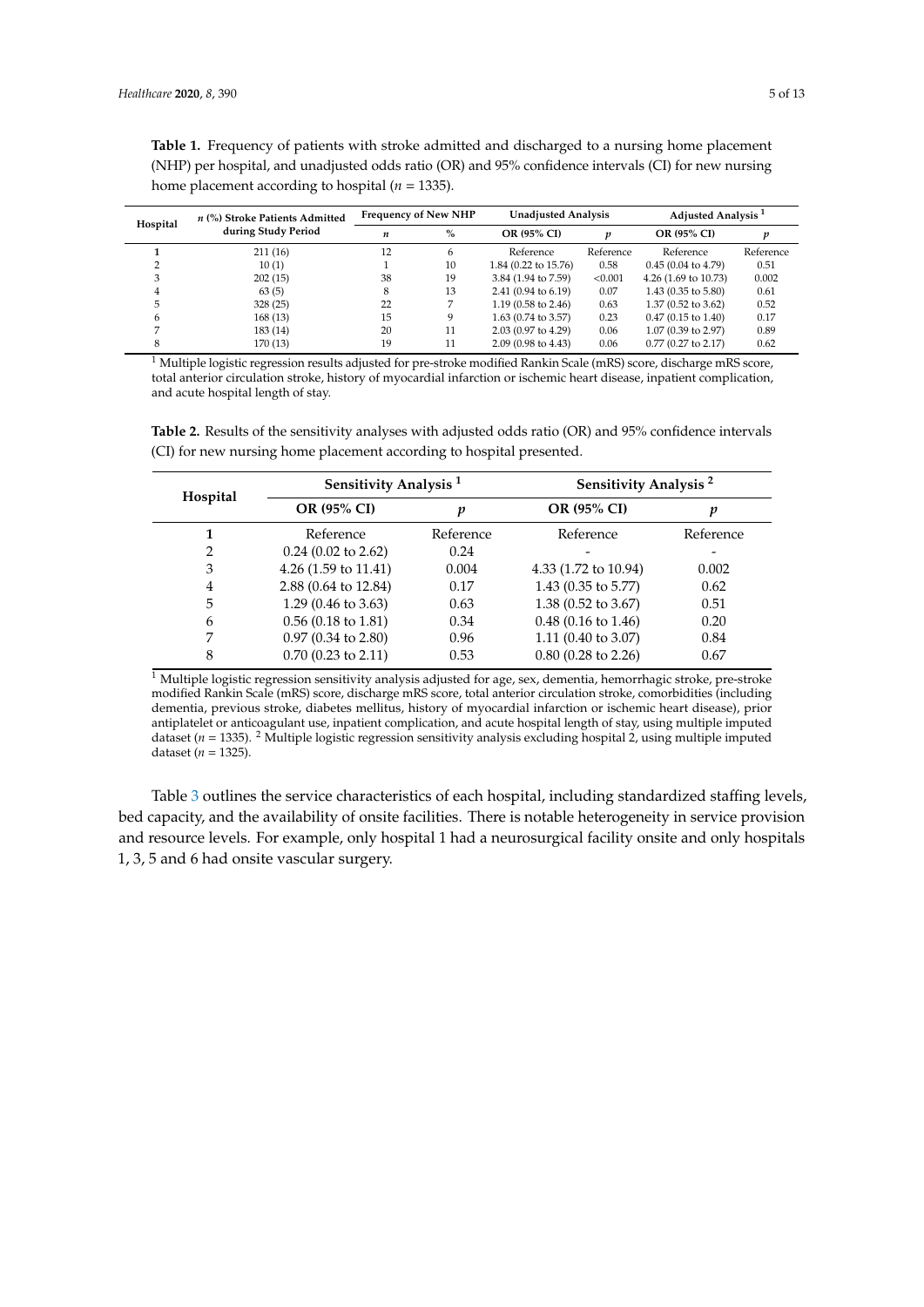| Characteristics                                                                                                                                                                                                                                                           |                                             | $\overline{2}$                             | 3                                       | 4                                           | 5.                                         | 6                                           | 7                                           | 8                                         |
|---------------------------------------------------------------------------------------------------------------------------------------------------------------------------------------------------------------------------------------------------------------------------|---------------------------------------------|--------------------------------------------|-----------------------------------------|---------------------------------------------|--------------------------------------------|---------------------------------------------|---------------------------------------------|-------------------------------------------|
| <b>General Characteristics</b>                                                                                                                                                                                                                                            |                                             |                                            |                                         |                                             |                                            |                                             |                                             |                                           |
| Catchment population<br>Hospital type<br>No. of ASCNES admissions per month                                                                                                                                                                                               | 400,000<br>Tertiary<br>52                   | 160,000<br>Secondary<br>13                 | 350,000<br>Secondary<br>46              | 230,000<br>Secondary<br>19                  | 680,000<br>Tertiary<br>88                  | 300,000<br>Secondary<br>57                  | 240,000<br>Secondary<br>35                  | 275,000<br>Secondary<br>31                |
| Facilities and Services                                                                                                                                                                                                                                                   |                                             |                                            |                                         |                                             |                                            |                                             |                                             |                                           |
| No. of hospital beds<br>No. of stroke unit beds (per 100 admissions)<br>No. of hospital beds per CT scanners<br>Distance to vascular surgery (miles)<br>Distance to neurosurgery (miles)<br>Rehabilitation beds in the stroke unit<br>Early Supported Discharge provision | 1000<br>71<br>500<br>0<br>Yes<br>No         | 304<br>77<br>304<br>18<br>18<br>Yes<br>Yes | 800<br>54<br>400<br>0<br>58<br>No<br>No | 500<br>138<br>250<br>25<br>89<br>Yes<br>Yes | 1237<br>41<br>518<br>0<br>61<br>Yes<br>Yes | 611<br>55<br>306<br>0<br>38<br>Yes<br>Yes   | 488<br>83<br>244<br>43<br>48<br>Yes<br>No   | 460<br>65<br>230<br>30<br>30<br>Yes<br>No |
| Stroke Unit Staffing Levels <sup>1</sup>                                                                                                                                                                                                                                  |                                             |                                            |                                         |                                             |                                            |                                             |                                             |                                           |
| Senior doctors <sup>2</sup><br>Junior doctors <sup>2</sup><br>Health care associates and nurses (band 5-7)<br>Physiotherapists (band 2-8)<br>Occupational therapists (band 3-8)<br>Speech and language therapists                                                         | 0.34<br>0.55<br>9.2<br>0.55<br>0.49<br>0.39 | 0.25<br>0.65<br>8<br>0.5<br>0.15           | 0.49<br>0.72<br>6<br>0.79<br>1.4<br>0.2 | 0.47<br>0.59<br>7.4<br>0.4<br>0.59<br>0.18  | 0.42<br>0.56<br>7<br>0.91<br>0.6<br>0.35   | 0.31<br>0.64<br>5.3<br>0.78<br>0.58<br>0.03 | 0.62<br>0.12<br>6.5<br>0.69<br>0.52<br>0.26 | 0.87<br>0.25<br>10<br>1.1<br>0.1          |
| Dieticians                                                                                                                                                                                                                                                                |                                             |                                            |                                         |                                             |                                            |                                             |                                             |                                           |
| No. of non-stroke patients treated daily on stroke unit <sup>1</sup><br>No. of stroke patients treated daily on other wards $1$                                                                                                                                           | 0.27<br>0.14                                | $\Omega$<br>1.25                           | 0.10<br>0                               | 0.47<br>0.30                                | 0.05<br>0.01                               | 0.31<br>0.41                                | 0.17<br>$\Omega$                            | $\overline{0}$<br>0                       |

**Table 3.** Hospital characteristics per individual hospital.

<span id="page-5-0"></span> $1$  Number of fte staff per five stroke unit beds (weighted average for the four study periods taken)  $2$  Weekday numbers only.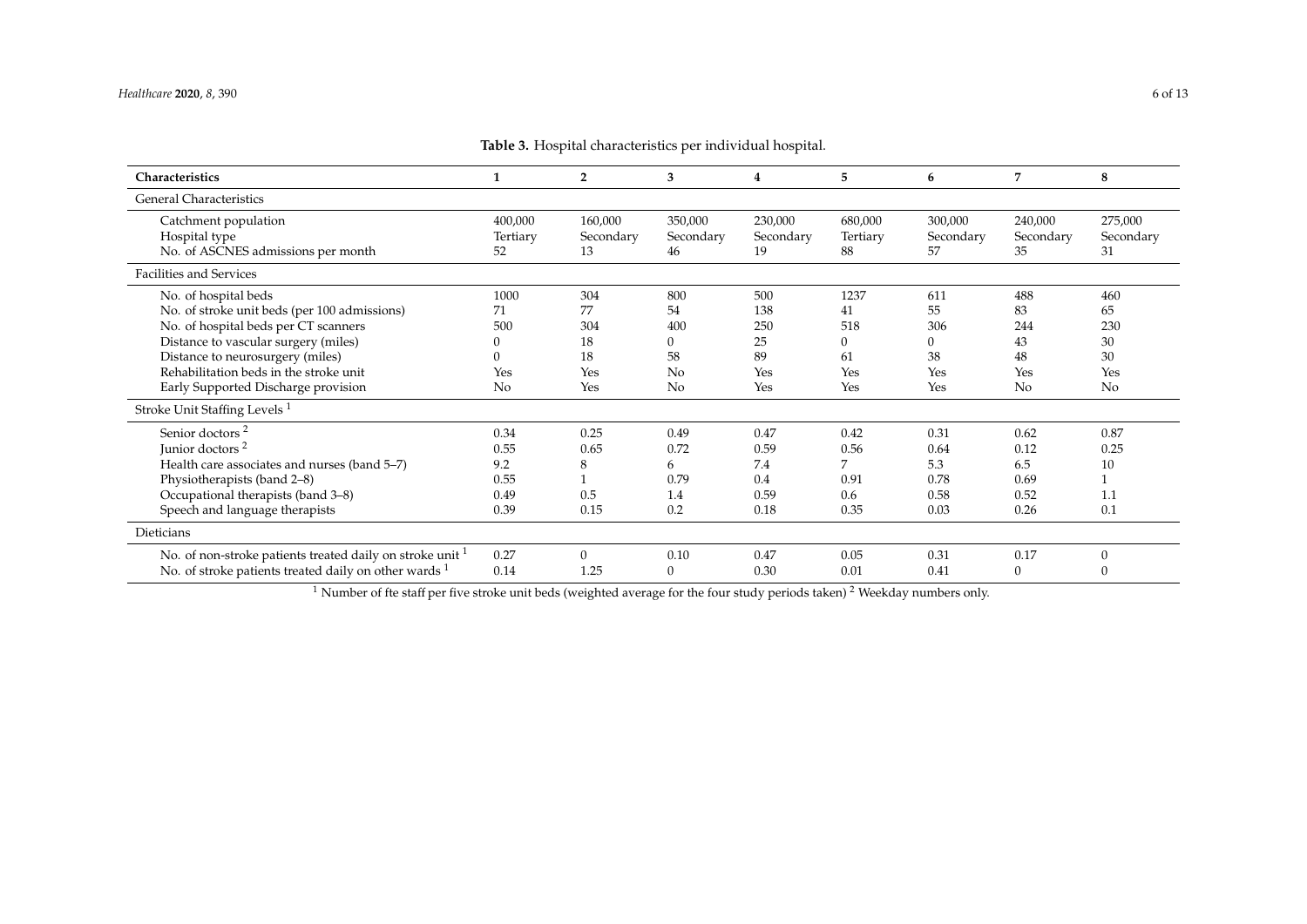Hospital 3, with the highest odds ratio, and the only hospital that showed a statistically significant Hospital 3, with the highest odds ratio, and the only hospital that showed a statistically difference compared to hospital 1, was the study's largest secondary hospital and was the only hospital that did not have any rehabilitation beds within the stroke unit. It also had the highest number of junior doctors and occupational therapists per five beds but one of the lowest number of nurses per five beds. Compared to hospital 1, hospital 3 was smaller, had a lower volume, had less stroke unit beds per 100 admissions, fewer hospital beds per CT scanner, had more senior doctors, junior doctors, physiotherapists and occupational therapists per fives beds, had fewer nurses, speech and language therapists and dieticians per five beds, less non-stroke patients treated on the stroke unit and fewer patients with stroke treated outside the stroke unit.

No obvious patterns emerged for any of the hospital characteristics in our graphical analysis No obvious patterns emerged for any of the hospital characteristics in our graphical analysis (Supplementary Figures S3–S20). However, when we plotted hospital size against the adjusted odds (Supplementary Figures S3–S20). However, when we plotted hospital size against the adjusted odds ratio of nursing home placement, and grouped by hospital stroke volume, there was a clear positive ratio of nursing home placement, and grouped by hospital stroke volume, there was a clear positive linear trend in point estimates, although confidence intervals were wide. The increased odds ratio with linear trend in point estimates, although confidence intervals were wide. The increased odds ratio hospital size was much more attenuated in the group of hospitals that admitted more than 50 patients with stroke a month (see Figure [1\)](#page-6-0). patients with stroke a month (see Figure 1).

<span id="page-6-0"></span>

**Number of Hospital Beds** 

size of the hospital (total number of hospital beds) and grouped by hospital stroke volume with 95% confidence intervals (red dotted lines). Volume is categorized into high (more than 50 admissions per month) and low (less than 50 admissions per month). Horizontal line represents an odds ratio of 1 for reference hospital 1. Vertical line represents the hospital size in hospital 1. This line is blue because the volume of stroke admissions is more than 50 admissions per month for this hospital. Multivariable regression model was adjusted for pre-stroke mRS score, discharge mRS score, total anterior circulation stroke (TACS), myocardial infarction or ischemic heart disease, complication, brain lateralization, and acute hospital length of stay, after multiple imputations for missing covariate data. H2–H8: hospital 2  $\lambda$ , consecutively, and acute hospital length of stations for multiple imputations for  $\lambda$ . **Figure 1.** Model estimates of new nursing home placement odds ratio for each hospital against the to 8, consecutively.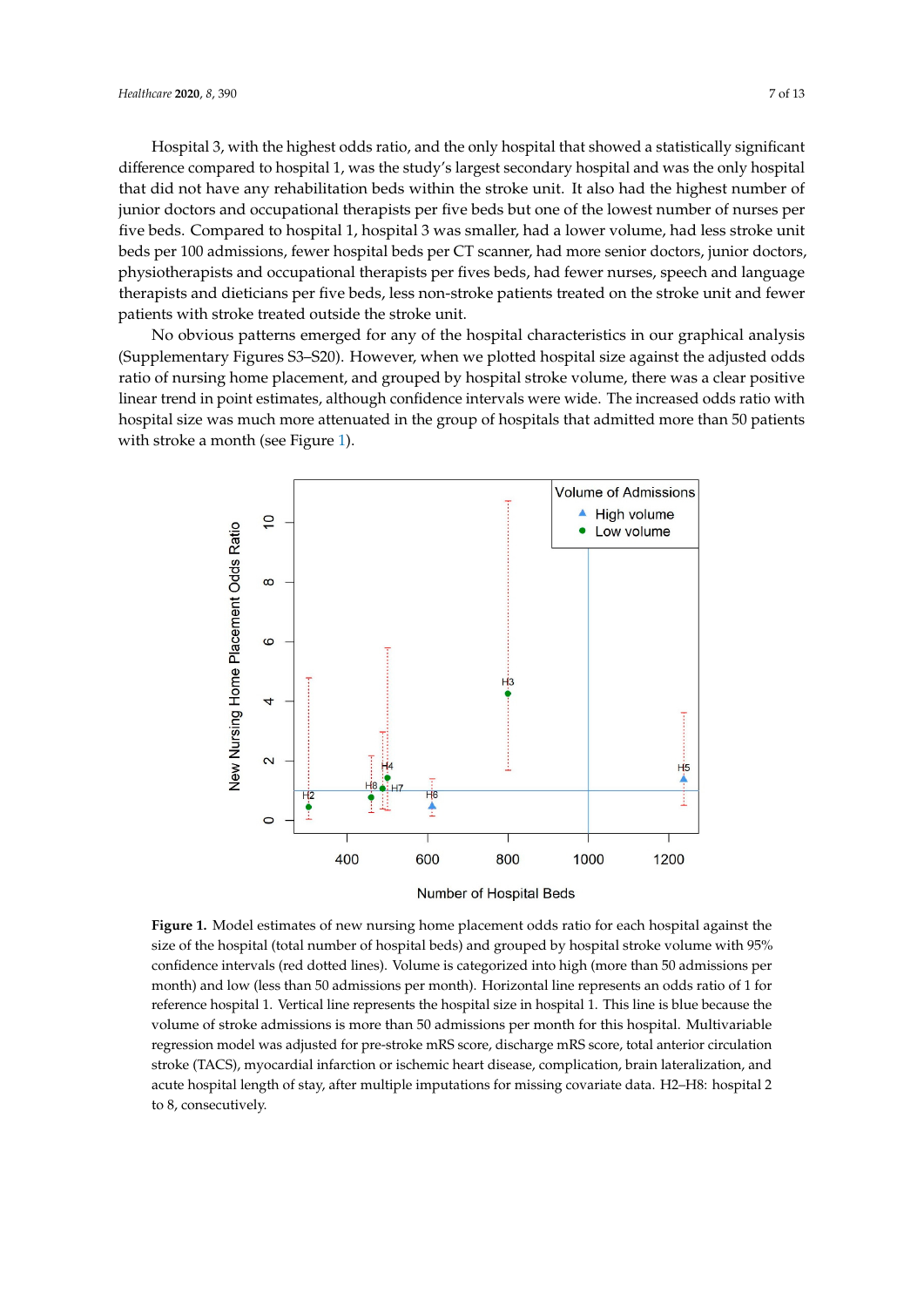### **4. Discussion**

Considerable variations in rates of new nursing home placements after stroke exist between hospitals in the UK NHS setting even after the adjustment of case-mix differences. These variations cannot be explained in terms of differences in rates of discharges to interim or rehabilitation settings, or inpatient deaths. Instead, they appear to reflect heterogeneities in service provision and resource levels between hospitals. Our exploratory analyses indicated the potential importance of the provision of rehabilitation beds within the stroke unit, hospital size and volume.

Our main finding agrees with a previous study conducted across health regions in the UK [\[25\]](#page-11-11). Here, we suggest that differences in hospital characteristics may partly explain these between-hospital variations. The superiority of stroke rehabilitation that is provided within a comprehensive stroke unit (i.e., where patients receive acute treatment and rehabilitation in combination) compared to rehabilitation provided outside the unit has been previously demonstrated [\[26–](#page-11-12)[28\]](#page-11-13). Therefore, we surmise that this may be one driving force behind the high rate of nursing home placements in hospital 3 as this was the only hospital that did not provide rehabilitation beds in the stroke unit. It is unclear why this would have an effect on discharge destination; although it has been suggested that early mobilization and rehabilitation on these wards may lead to better functional gains in patients, allowing them to safely return home [\[28\]](#page-11-13), a recent systematic review was unable to find conclusive evidence that early mobilization leads to improved outcomes after stroke [\[29\]](#page-11-14).

This study also highlights the potential importance of hospital size and the volume of stroke admissions. In addition to hospital 3 being the study's largest, secondary hospital, our graphical exploration demonstrated a strong positive trend between hospital size and our outcome, for low volume hospitals. This finding may reflect heightened resource pressure in larger hospitals. Indeed, out of all the other secondary hospitals, hospital 3 had the highest ratio of hospital beds to CT scanners. Pressure on CT scanners may lead to a delay in a confirmatory diagnosis and treatment, subsequently hindering recovery and making a safe discharge home less probable [\[30\]](#page-11-15).

Larger patient volumes have been linked to improved outcomes in stroke [\[6](#page-10-5)[,10\]](#page-10-6). This may be because physicians in high volume hospitals gain more experience in dealing with certain conditions and are therefore better placed at providing effective care [\[31,](#page-11-16)[32\]](#page-11-17). Our finding that the effect of hospital size appears to be attenuated by hospital stroke volume appears to align with this and studies that have shown that whilst larger hospitals are associated with poorer outcomes, higher volume hospitals produce better results [\[33,](#page-11-18)[34\]](#page-11-19).

The main strength of our study is its prospective design which facilitated the collection of detailed and accurate patient and hospital-level data. This minimized residual confounding by case-mix differences and allowed us to explore several hospital characteristics. We did not restrict our analysis to certain sub-populations, meaning our results are generalizable to the wider stroke population. Multiple imputations also minimized any biases that would have arisen from the complete case analysis. Another strength was that our statistical approach was the most robust and economical way to use the data available. The sensitivity analyses conducted further confirmed the vigor of our findings. Very few other studies have looked at the influence of hospital characteristics on this outcome. This study, by appropriately adjusting for patient confounders and clustering of observations at the hospital-level is novel in its approach and clearly demonstrates the importance of hospital characteristics.

It should be noted, however, that this study did have some limitations. The small number of hospitals sampled prevented us from carrying out a multi-level model which would have enabled us to calculate direct estimates of hospital-level effects. Furthermore, the small event numbers per hospital led to wide confidence intervals and difficulty in interpreting our results for most hospitals. This limitation arose because the sample size calculation for the ASCNES study was arrived at partly pragmatically due to its exploratory nature, and was based on the primary outcome of one-year mortality. Therefore, it did not account for the low event size of this secondary outcome, and the exclusion criteria of this present study. A larger sample size would have allowed us to statistically test for the interaction between hospital size and hospital stroke volume in influencing nursing home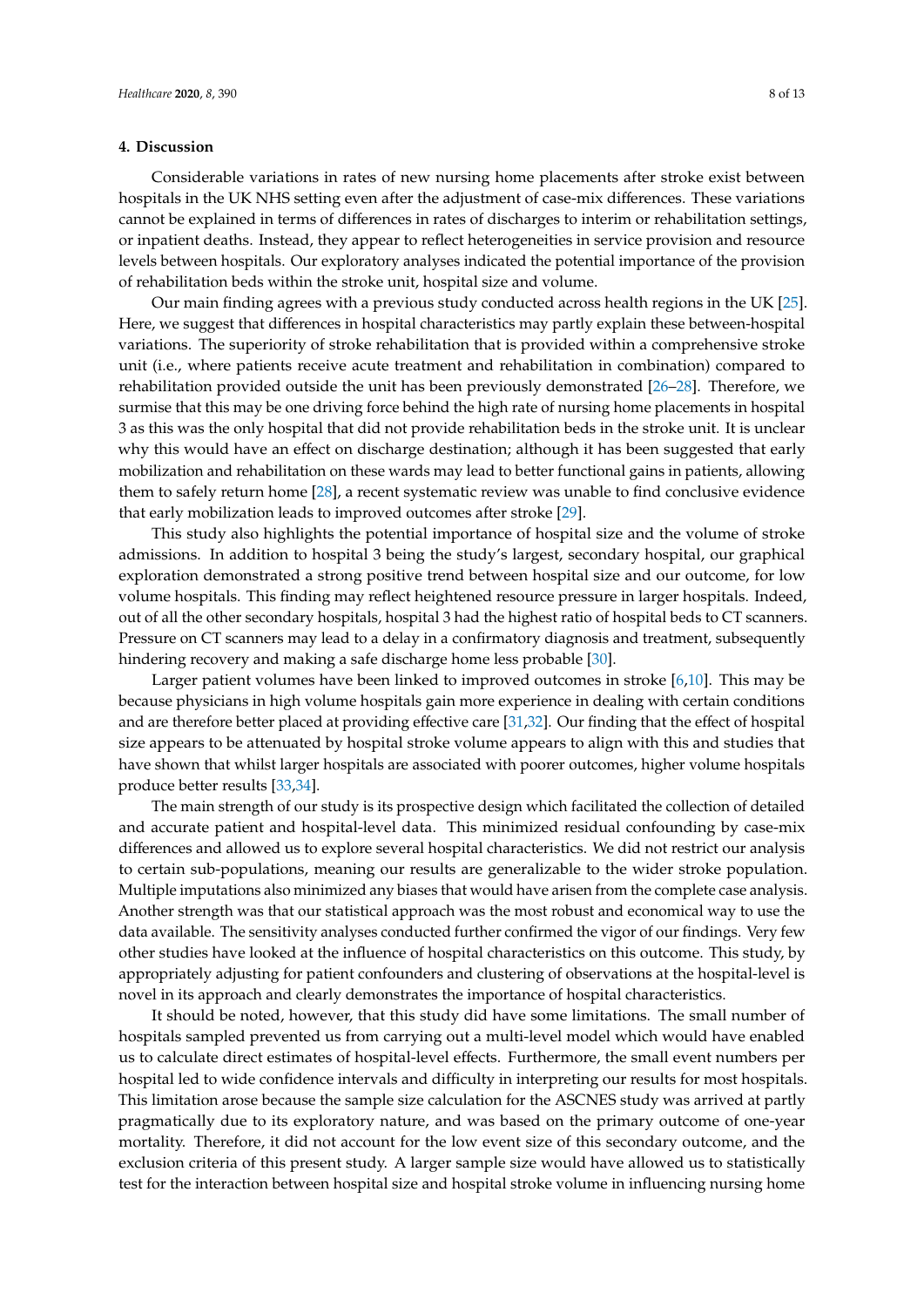placement. As service characteristics were self-reported by hospital managers and service providers, information bias may also have been introduced. Moreover, we were unable to adjust for stroke severity and other established risk factors of institutionalization after strokes, such as ethnicity [\[35,](#page-11-20)[36\]](#page-12-0) and socio-economic status. However, we adjusted for proxy variables of stroke severity, such as whether the patient had a TACS [\[14\]](#page-11-0) or showed symptoms of brain lateralization. Additionally, the region where the study was conducted serves mainly a white British Caucasian population [\[37\]](#page-12-1), and hence any potential confounding by race will have been limited. Furthermore, although we used an aggregate measure of socio-economic status and did not find an obvious pattern in our graphical exploration of hospital factors, we cannot be sure whether this resulted in some residual confounding.

Finally, advances in stroke management over the past decade have occurred since the collection of the ASCNES data, and this has likely led to differences in the discharge destinations of patients. However, variations in rates of nursing home placements still exist between hospitals [\[2\]](#page-10-1), which may be partly due to differences in hospital characteristics. Our study supports that variations in patient outcomes are influenced, in part, by hospital characteristics. This is still relevant despite changes in acute therapy and post-acute care, and thus should be explored further in the current context.

#### **5. Conclusions**

Overall, this study furthers the knowledge of nursing home discharges after strokes, an important outcome for patients, relatives, and health care providers, by illustrating that hospital characteristics do seem to play an important role in driving variations between hospitals. Further confirmatory work could lead to the development and implementation of health services research in this area.

**Supplementary Materials:** The following are available online at http://[www.mdpi.com](http://www.mdpi.com/2227-9032/8/4/390/s1)/2227-9032/8/4/390/s1, Table S1 Summary of findings from a priori literature review evaluating what patient factors influence nursing home placement (institutionalization) after acute hospitalization for stroke, Table S2 Distribution of patient risk factors of the 1335 patients included in analysis per individual hospital (n [%] unless otherwise stated), Table S3 Breakdown of the type of inpatient complications recorded and the proportion of patients recorded with each, Table S4 Variables used to inform multiple imputation of missing data, Table S5 Comparison of patient characteristics between complete cases and those with at least one missing variable, Table S6 Multiple logistic regression complete case analysis for new nursing home placement after hospitalization for stroke ( $n = 972$ ), Figure S1 Flow chart of cases included for the analysis, illustrating the reasons for exclusion, Figure S2 Stacked bar chart showing the proportion of patients that were discharged either to a nursing home (red), back home (blue), to an interim/rehabilitation setting (grey) or died as an inpatient (white), per hospital. H1 to H8 represent hospitals 1 to 8 inclusively, Figure S3 Model estimates of new nursing home placement odds ratio for each hospital and hospital type. Horizontal line represents an odds ratio of 1 for reference hospital 1; its green colour represents that it is a tertiary hospital. Multivariable regression model was adjusted for pre-stroke mRS score, discharge mRS score, TACS, myocardial infarction or ischemic heart disease, complication, brain lateralization, and acute hospital length of stay, after multiple imputation for missing covariate data Figure S4 Model estimates of new nursing home placement odds ratio for each hospital against size of hospital (represented as number of total hospital beds). Horizontal line represents an odds ratio of 1 for reference hospital 1. Vertical line represents the size of hospital 1. Multivariable regression model was adjusted for pre-stroke mRS score, discharge mRS score, TACS, myocardial infarction or ischemic heart disease, complication, brain lateralization, and acute hospital length of stay, after multiple imputation for missing covariate data, Figure S5 Model estimates of new nursing home placment odds ratio for each hospital against hospital stroke volume (mean number of stroke patients admitted and treated in each hospital per month). Horizontal line represents an odds ratio of 1 for reference hospital 1. Vertical line represents the stroke volume of hospital 1. Multivariable regression model was adjusted for pre-stroke mRS score, discharge mRS score, TACS, myocardial infarction or ischemic heart disease, complication, brain lateralization, and acute hospital length of stay, after multiple imputation for missing covariate data, Figure S6 Model estimates of new nursing home placement odds ratio for each hospital against distance to neurosurgical facilities (in miles). Horizontal line represents an odds ratio of 1 for reference hospital 1. Vertical line illustrates that neurosurgery was available onsite at hospital 1. Multivariable regression model was adjusted for pre-stroke mRS score, discharge mRS score, TACS, myocardial infarction or ischemic heart disease, complication, brain lateralization, and acute hospital length of stay, after multiple imputation for missing covariate data, Figure S7 Model estimates of new nursing home placement odds ratio for each hospital against presence of vascular surgery onsite. Horizontal line represents an odds ratio of 1 for reference hospital 1; its blue colour represents that it does not have a vascular surgery onsite. Multivariable regression model was adjusted for pre-stroke mRS score, discharge mRS score, TACS, myocardial infarction or ischemic heart disease, complication, brain lateralization, and acute hospital length of stay, after multiple imputation for missing covariate data, S8 Model estimates of new nursing home placement odds ratio for each hospital against number of senior doctors per five stroke unit beds. Horizontal line represents an odds ratio of 1 for reference hospital 1. Vertical line represents the senior doctor staffing level for the hospital 1.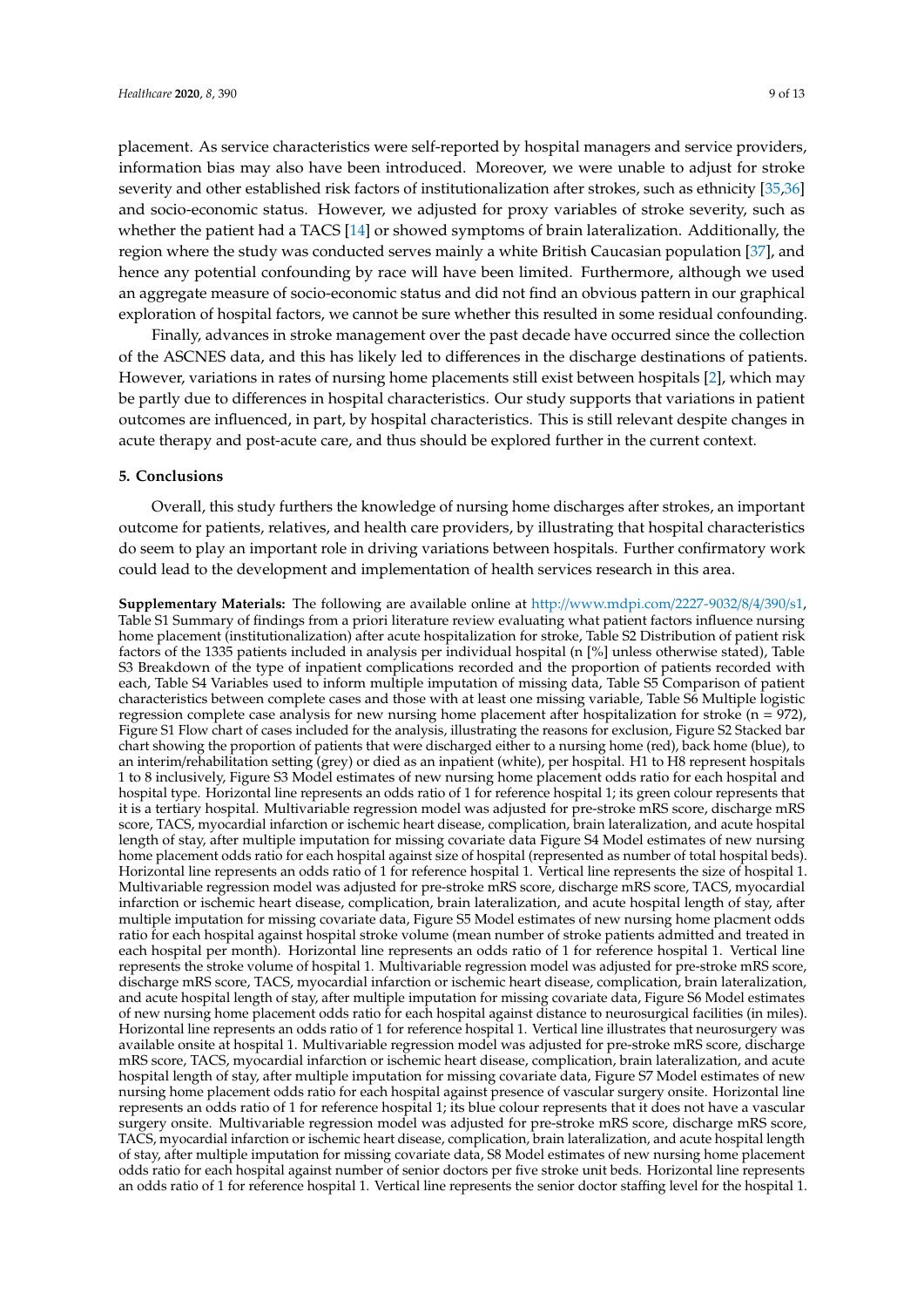Multivariable regression model was adjusted for pre-stroke mRS score, discharge mRS score, TACS, myocardial infarction or ischemic heart disease, complication, brain lateralization, and acute hospital length of stay, after multiple imputation for missing covariate data, Figure S9 Model estimates of new nursing home placement odds ratio for each hospital against number of junior doctors per five stroke unit beds. Horizontal line represents an odds ratio of 1 for reference hospital 1. Vertical line represents the junior doctor staffing level for hospital 1. Multivariable regression model was adjusted for pre-stroke mRS score, discharge mRS score, TACS, myocardial infarction or ischemic heart disease, complication, brain lateralization, and acute hospital length of stay, after multiple imputation for missing covariate data, Figure S10 Model estimates of new nursing home placement odds ratio for each hospital against number of nurses per five stroke unit beds. Horizontal line represents an odds ratio of 1 for reference hospital 1. Vertical line represents the nurse staffing levels for hospital 1. Multivariable regression model was adjusted for pre-stroke mRS score, discharge mRS score, TACS, myocardial infarction or ischemic heart disease, complication, brain lateralization, and acute hospital length of stay, after multiple imputation for missing covariate data, Figure S11 Model estimates of new nursing home placement odds ratio for each hospital against number of occupational therapists per five bed days. Horizontal line represents an odds ratio of 1 for reference hospital 1. Veritical line represents the staffing levels of occupational therapists in hospital 1. Multivariable regression model was adjusted for pre-stroke mRS score, discharge mRS score, TACS, myocardial infarction or ischemic heart disease, complication, brain lateralization, and acute hospital length of stay, after multiple imputation for missing covariate data, Figure S12 Model estimates of new nursing home placement odds ratio for each hospital against the number of physiotherapists per five stroke unit beds. Horizontal line represents an odds ratio of 1 for reference hospital 1. Vertical line represents the staffing levels of physiotherapists in hospital 1. Multivariable regression model was adjusted for pre-stroke mRS score, discharge mRS score, TACS, myocardial infarction or ischemic heart disease, complication, brain lateralization, and acute hospital length of stay, after multiple imputation for missing covariate data, Figure S13 Model estimates of new nursing home placement odds ratio for each hospital against the number of speech and language therapists per five stroke unit beds. Horizontal line represents an odds ratio of 1 for reference hospital 1. Vertical line represents the staffing levels of speech and language therapists in hospital 1. Multivariable regression model was adjusted for pre-stroke mRS score, discharge mRS score, TACS, myocardial infarction or ischemic heart disease, complication, brain lateralization, and acute hospital length of stay, after multiple imputation for missing covariate data, Figure S14 Model estimates of new nursing home placement odds ratio for each hospital against the number of dieticians per five stroke unit beds. Horizontal line represents an odds ratio of 1 for reference hospital 1. Vertical line represents the staffing levels of dieticians in hospital 1. Multivariable regression model was adjusted for pre-stroke mRS score, discharge mRS score, TACS, myocardial infarction or ischemic heart disease, complication, brain lateralization, and acute hospital length of stay, after multiple imputation for missing covariate data, Figure S15 Model estimates of new nursing home placement odds ratio for each hospital against number of hospital beds per CT scanner. Horizontal line represents an odds ratio of 1 for reference hospital 1. Vertical line represents the numer of hospital beds per CT scanner in hospital 1. Multivariable regression model was adjusted for pre-stroke mRS score, discharge mRS score, TACS, myocardial infarction or ischemic heart disease, complication, brain lateralization, and acute hospital length of stay, after multiple imputation for missing covariate data, Figure S16 Model estimates of new nursing home placement odds ratio for each hospital against number of stroke unit beds per 100 admissions. Horizontal line represents an odds ratio of 1 for reference hospital 1. Verical line represents the number of stroke unit beds for hospital 1. Multivariable regression model was adjusted for pre-stroke mRS score, discharge mRS score, TACS, myocardial infarction or ischemic heart disease, complication, brain lateralization, and acute hospital length of stay, after multiple imputation for missing covariate data, Figure S17 Model estimates of new nursing home placement odds ratio for each hospital against number of non-stroke patients treated daily on the stroke unit per five beds. Horizontal line represents an odds ratio of 1 for hospital 1. Verical line represents the number of non-stroke patients treated daily on the stroke unit of hospital 1. Multivariable regression model was adjusted for pre-stroke mRS score, discharge mRS score, TACS, myocardial infarction or ischemic heart disease, complication, brain lateralization, and acute hospital length of stay, after multiple imputation for missing covariate data, Figure S18 Model estimates of new nursing home placement odds ratio for each hospital against number of patients with stroke treated daily outside the stroke unit per five beds. Horizontal line represents an odds ratio of 1 for reference hospital 1. Verical line represents the number of patients with stroke treated outside the stroke unit per five beds for hospital 1. Multivariable regression model was adjusted for pre-stroke mRS score, discharge mRS score, TACS, myocardial infarction or ischemic heart disease, complication, brain lateralization, and acute hospital length of stay, after multiple imputation for missing covariate data, Figure S19 Model estimates of new nursing home placement odds ratio for each hospital against presence of early supported discharge (ESD) policy. Horizontal line represents an odds ratio of 1 for reference hospital 1; its blue colour represents that it does not have an ESD policy. Multivariable regression model was adjusted for pre-stroke mRS score, discharge mRS score, TACS, myocardial infarction or ischemic heart disease, complication, brain lateralization, and acute hospital length of stay, after multiple imputation for missing covariate data, Figure S20 Model estimates of new nursing home placement odds ratio for each hospital against mean Index of Multiple Deprivation (IMD) score of the counties in which the hospital services, with 95% confidence intervals. Horizontal line represents an odds ratio of 1 for reference hospital 1; its blue colour represents that hospital 1 is located in a county with an IMD mean score of 13.89. Multivariable regression model was adjusted for pre-stroke mRS score, discharge mRS score, TACS, myocardial infarction or ischemic heart disease, complication, brain lateralization, and acute hospital length of stay, after multiple imputation for missing covariate data.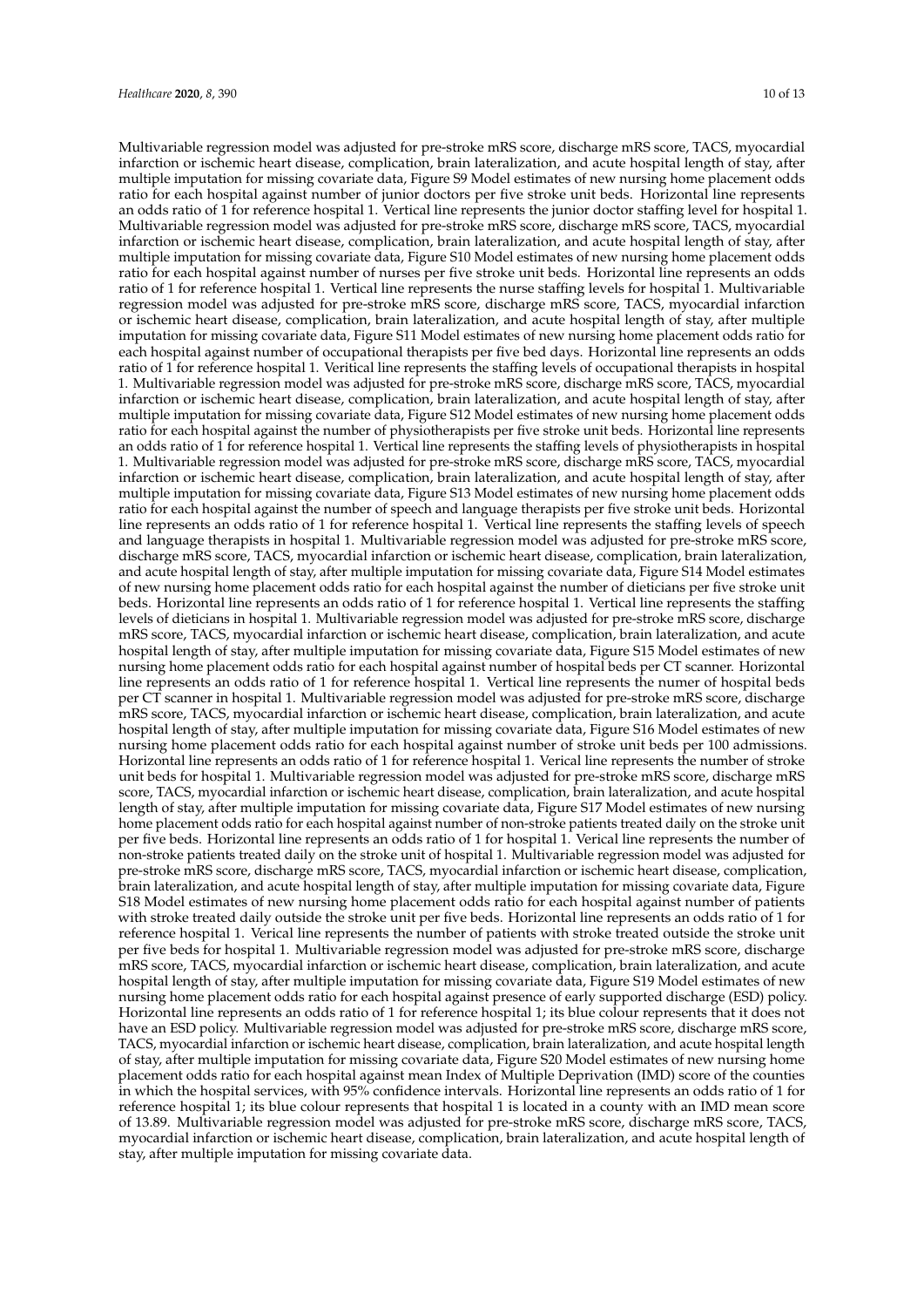**Author Contributions:** Conceptualization, P.K.M., D.J.D., M.O.B., E.A.W. and J.F.P.; methodology, P.K.M., D.J.D., M.O.B., E.A.W., J.F.P., D.M. and M.T.; formal analysis, M.T. and D.M.; data curation, S.D.M., M.T. and P.K.M.; writing—original draft preparation, M.T.; writing—review and editing, M.T., P.K.M., and D.M.; visualization, M.T.; supervision, P.K.M. and D.M.; project administration, S.D.M. and P.K.M.; funding acquisition, P.K.M., D.J.D., M.O.B., E.A.W., and J.F.P. All authors have read and agreed to the published version of the manuscript.

**Funding:** This work was funded by the National Institute For Health Research (NIHR) Research For Patient Benefit Programme, grant number PB-PG-1208-18240. E.A.W. receives funding support from the NIHR Biomedical Research Centre award to Cambridge. MT received a PhD studentship funded by the College Of Life Sciences & Medicine, University Aberdeen, grant number CF10109–38.

**Acknowledgments:** We thank the stroke database team and stroke research team staff from all participating sites who contributed to data collection. We also would like to acknowledge the contribution of Anglia Stroke Clinical Network Evaluation Study (ASCNES) Group. ASCNES Group (alphabetical order): Max O Bachmann (UEA); Garry R Barton (UEA); Fiona Cummings (ASHCN); Genevieve Dalton (ASHCN); Diana J Day (ASHCN/AH); Abraham George (JPUH); Rachel Hale (UEA); Anthony Kneale Metcalf (NNUH/UEA); Stanley D Musgrave (UEA); Phyo Kyaw Myint (UoA/UEA); Joseph Ngeh (IPH); Anne Nicholson (WSH); Peter Owusu-Agyei (PH); John F Potter (UEA/NNUH) and Gill M Price (UEA).

**Conflicts of Interest:** The authors declare no conflict of interest. The funders had no role in the design of the study; in the collection, analyses, or interpretation of data; in the writing of the manuscript, or in the decision to publish the results.

#### **References**

- <span id="page-10-0"></span>1. World Health Organization. *Global Health Estimates 2016: Disease Burden by Cause, Age, Sex, by Country and by Region, 2000–2016*; World Health Organization: Geneva, Switzerland, 2018.
- <span id="page-10-1"></span>2. Royal College of Physicians Sentinel Stroke National Audit Programme (SSNAP). *SSNAP Annual Portfolio for April 2018–March 2019 Admissions and Discharges*; National Results; SSNAP: London, UK, 2019.
- <span id="page-10-2"></span>3. Clery, A.; Bhalla, A.; Bisquera, A.; Skolarus, L.E.; Marshall, I.; McKevitt, C.; Wolfe, C. Long-Term Trends in Stroke Survivors Discharged to Care Homes. *Stroke* **2020**, *51*, 179–185. [\[CrossRef\]](http://dx.doi.org/10.1161/STROKEAHA.119.026618)
- <span id="page-10-3"></span>4. Proot, I.M.; Crebolder, H.F.J.M.; Abu-Saad, H.; Macor, T.H.G.M.; Meulen, R.H.J.T. Facilitating and Constraining Factors on Autonomy: The Views of Stroke Patients on Admission Into Nursing Homes. *Clin. Nurs. Res.* **2000**, *9*, 460–478. [\[CrossRef\]](http://dx.doi.org/10.1177/10547730022158690) [\[PubMed\]](http://www.ncbi.nlm.nih.gov/pubmed/11881700)
- <span id="page-10-4"></span>5. Leeds, L.; Meara, J.; Hobson, P. The impact of discharge to a care home on longer term stroke outcomes. *Clin. Rehabil.* **2004**, *18*, 924–928. [\[CrossRef\]](http://dx.doi.org/10.1191/0269215504cr807oa) [\[PubMed\]](http://www.ncbi.nlm.nih.gov/pubmed/15609848)
- <span id="page-10-5"></span>6. Tsugawa, Y.; Kumamaru, H.; Yasunaga, H.; Hashimoto, H.; Horiguchi, H.; Ayanian, J.Z. The association of hospital volume with mortality and costs of care for stroke in Japan. *Med. Care* **2013**, *51*, 782–788. [\[CrossRef\]](http://dx.doi.org/10.1097/MLR.0b013e31829c8b70) [\[PubMed\]](http://www.ncbi.nlm.nih.gov/pubmed/23942219)
- 7. Myint, P.K.; OBachmann, M.; Loke, Y.K.; DMusgrave, S.; Price, G.M.; Hale, R.; Potter, J.F. Important factors in predicting mortality outcome from stroke: Findings from the Anglia Stroke Clinical Network Evaluation Study. *Age Ageing* **2017**, *46*, 83–90. [\[CrossRef\]](http://dx.doi.org/10.1093/ageing/afw175) [\[PubMed\]](http://www.ncbi.nlm.nih.gov/pubmed/28181626)
- 8. Paley, L.; Williamson, E.; Bray, B.D.; Hoffman, A.; James, M.A.; Rudd, A.G. Associations Between 30-Day Mortality, Specialist Nursing, and Daily Physician Ward Rounds in a National Stroke Registry. *Stroke* **2018**, *49*, 2155–2162. [\[CrossRef\]](http://dx.doi.org/10.1161/STROKEAHA.118.021518) [\[PubMed\]](http://www.ncbi.nlm.nih.gov/pubmed/30354982)
- 9. Fujino, Y.; Kubo, T.; Muramatsu, K.; Murata, A.; Hayashida, K.; Tomioka, S.; Matsuda, S. Impact of regional clinical pathways on the length of stay in hospital among stroke patients in Japan. *Med. Care* **2014**, *52*, 634–640. [\[CrossRef\]](http://dx.doi.org/10.1097/MLR.0000000000000146)
- <span id="page-10-6"></span>10. Svendsen, M.L.; Ehlers, L.H.; Ingeman, A.; Johnsen, S.P. Higher stroke unit volume associated with improved quality of early stroke care and reduced length of stay. *Stroke* **2012**, *43*, 3041–3045. [\[CrossRef\]](http://dx.doi.org/10.1161/STROKEAHA.111.645184)
- <span id="page-10-7"></span>11. Myint, P.K.; Potter, J.F.; Price, G.M.; Barton, G.R.; Metcalf, A.K.; Hale, R.; Owusu-Agyei, P. Evaluation of stroke services in Anglia Stroke Clinical Network to examine the variation in acute services and stroke outcomes. *BMC Health Serv. Res.* **2011**, *11*. [\[CrossRef\]](http://dx.doi.org/10.1186/1472-6963-11-50)
- <span id="page-10-8"></span>12. Kwok, C.S.; Musgrave, S.D.; Price, G.M.; Dalton, G.; Myint, P.K. Similarity of patient characteristics and outcomes in consecutive data collection on stroke admissions over one month compared to longer periods. *BMC Res. Notes* **2014**, *7*, 342. [\[CrossRef\]](http://dx.doi.org/10.1186/1756-0500-7-342)
- <span id="page-10-9"></span>13. Saver, J.L.; Altman, H.A. Relation between neurologic deficit severity and final functional outcome shifts and strengthens during first hours after onset. *Stroke* **2012**, *43*, 1537–1541. [\[CrossRef\]](http://dx.doi.org/10.1161/STROKEAHA.111.636928) [\[PubMed\]](http://www.ncbi.nlm.nih.gov/pubmed/22492517)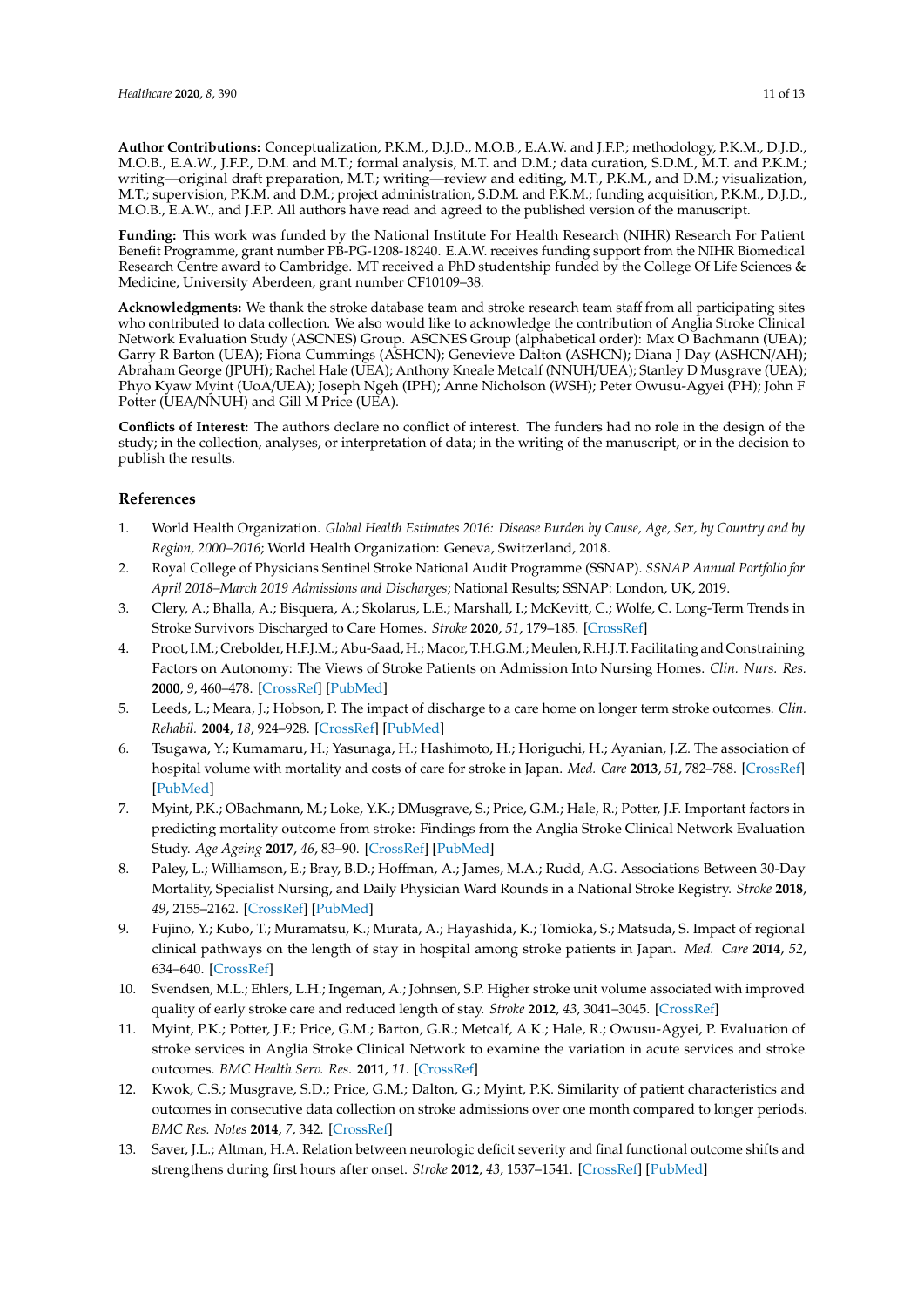- <span id="page-11-0"></span>14. Ghosh, K.C.; Bhattacharya, R.L.; Ghosh, S.; Mahata, M.K.; Das, S.; Mondal, G.P. Predictors of severity and outcome and roles of intravenous thrombolysis and biomarkers in first ischemic stroke. *Neuroimmunol. Neuroinflamm.* **2018**, *5*. [\[CrossRef\]](http://dx.doi.org/10.20517/2347-8659.2018.28)
- <span id="page-11-1"></span>15. Nedeltchev, K.; der Maur, T.A.; Georgiadis, D.; Arnold, M.; Caso, V.; Mattle, H.; Schroth, G.; Remonda, L.; Sturzenegger, M.; Fischer, U.; et al. Ischaemic stroke in young adults: Predictors of outcome and recurrence. *J. Neurol. Neurosurg. Psychiatry* **2005**, *76*, 191–195. [\[CrossRef\]](http://dx.doi.org/10.1136/jnnp.2004.040543) [\[PubMed\]](http://www.ncbi.nlm.nih.gov/pubmed/15654030)
- <span id="page-11-2"></span>16. Tung, Y.; Chang, G. The relationships among regionalization, processes, and outcomes for stroke care: A nationwide population-based study. *Medicine* **2016**, *95*, e3327. [\[CrossRef\]](http://dx.doi.org/10.1097/MD.0000000000003327)
- <span id="page-11-3"></span>17. Schisterman, E.F.; Cole, S.R.; Platt, R.W. Overadjustment bias and unnecessary adjustment in epidemiologic studies. *Epidemiology* **2009**, *20*, 488–495. [\[CrossRef\]](http://dx.doi.org/10.1097/EDE.0b013e3181a819a1) [\[PubMed\]](http://www.ncbi.nlm.nih.gov/pubmed/19525685)
- <span id="page-11-4"></span>18. Staplin, N.; Herrington, W.G.; Judge, P.K.; Reith, C.A.; Haynes, R.; Landray, M.J.; Baigent, C.; Emberson, J. Use of causal diagrams to inform the design and interpretation of observational studies: An example from the Study of Heart and Renal Protection (SHARP). *Clin. J. Am. Soc. Nephrol.* **2017**, *12*, 546–552. [\[CrossRef\]](http://dx.doi.org/10.2215/CJN.02430316)
- <span id="page-11-5"></span>19. Bryan, M.L.; Jenkins, S.P. Multilevel Modelling of Country Effects: A Cautionary Tale. *Eur. Sociol. Rev.* **2015**, *32*, 3–22. [\[CrossRef\]](http://dx.doi.org/10.1093/esr/jcv059)
- <span id="page-11-6"></span>20. Bowers, J.; Drake, K.W. EDA for HLM: Visualization when Probabilistic Inference Fails. *Political Anal.* **2005**, *13*, 301–326. [\[CrossRef\]](http://dx.doi.org/10.1093/pan/mpi031)
- <span id="page-11-7"></span>21. Department for Communities and Local Government. *English Indices of Deprivation 2010*; Department for Communities and Local Government: London, UK, 2011. Available online: https://[www.gov.uk](https://www.gov.uk/government/statistics/english-indices-of-deprivation-2010)/government/ statistics/[english-indices-of-deprivation-2010](https://www.gov.uk/government/statistics/english-indices-of-deprivation-2010) (accessed on 11 August 2020).
- <span id="page-11-8"></span>22. Ministry of Housing, Communities & Local Government. *O*ffi*cial Statistics English Indices of Deprivation 2010: Overall*; Ministry of Housing, Communities & Local Government: London, UK, 2011. Available online: https://www.gov.uk/government/statistics/[english-indices-of-deprivation-2010](https://www.gov.uk/government/statistics/english-indices-of-deprivation-2010) (accessed on 11 August 2020).
- <span id="page-11-9"></span>23. Van Buuren, S.; Groothuis-Oudshoorn, K. Mice: Multivariate Imputation by Chained Equations in R. *J. Stat. Softw.* **2011**, *45*. [\[CrossRef\]](http://dx.doi.org/10.18637/jss.v045.i03)
- <span id="page-11-10"></span>24. R Development Core Team. *R: A Language and Environment for Statistical Computing*; R Development Core Team: Vienna, Austria, 2017.
- <span id="page-11-11"></span>25. Rudd, A.G.; Irwin, P.; Rutledge, Z.; Lowe, D.; Wade, D.T.; Pearson, M. Regional variations in stroke care in England, Wales and Northern Ireland: Results from the National Sentinel Audit of Stroke. Royal College of Physicians Intercollegiate Stroke Working Party. *Clin. Rehabil.* **2001**, *15*, 562–572. [\[CrossRef\]](http://dx.doi.org/10.1191/026921501680425289)
- <span id="page-11-12"></span>26. Ang, Y.H.; Chan, D.K.Y.; Heng, D.M.K.; Shen, Q. Patient outcomes and length of stay in a stroke unit offering both acute and rehabilitation services. *Med. J. Aust.* **2003**, *178*, 333–336. [\[CrossRef\]](http://dx.doi.org/10.5694/j.1326-5377.2003.tb05225.x) [\[PubMed\]](http://www.ncbi.nlm.nih.gov/pubmed/12670276)
- 27. Kalra, L. The influence of stroke unit rehabilitation on functional recovery from stroke. *Stroke* **1994**, *25*, 821–825. [\[CrossRef\]](http://dx.doi.org/10.1161/01.STR.25.4.821) [\[PubMed\]](http://www.ncbi.nlm.nih.gov/pubmed/8160227)
- <span id="page-11-13"></span>28. West, T.; Churilov, L.; Bernhardt, J. Early physical activity and discharge destination after stroke: A comparison of acute and comprehensive stroke unit care. *Rehabil. Res. Pract.* **2013**. [\[CrossRef\]](http://dx.doi.org/10.1155/2013/498014)
- <span id="page-11-14"></span>29. Langhorne, P.; Collier, J.M.; Bate, P.J.; Thuy, M.; Bernhardt, J. Very early versus delayed mobilisation after stroke. *Cochrane Database Syst. Rev.* **2018**, *10*. [\[CrossRef\]](http://dx.doi.org/10.1002/14651858.CD006187.pub3) [\[PubMed\]](http://www.ncbi.nlm.nih.gov/pubmed/30321906)
- <span id="page-11-15"></span>30. Hill, M.D.; Hachinski, V. Stroke treatment: Time is brain. *Lancet* **1998**, *352*. [\[CrossRef\]](http://dx.doi.org/10.1016/S0140-6736(98)90088-5)
- <span id="page-11-16"></span>31. Lyman, S. Higher hospital volume and specialisation. *BMJ* **2010**, *340*. [\[CrossRef\]](http://dx.doi.org/10.1136/bmj.c160) [\[PubMed\]](http://www.ncbi.nlm.nih.gov/pubmed/20150192)
- <span id="page-11-17"></span>32. Urbach, D.R.; Baxter, N.N. Does it matter what a hospital is "high volume" for? Specificity of hospital volume-outcome associations for surgical procedures: Analysis of administrative data. *BMJ* **2004**, *328*, 737–740. [\[CrossRef\]](http://dx.doi.org/10.1136/bmj.38030.642963.AE)
- <span id="page-11-18"></span>33. Carretta, H.J.; Chukmaitov, A.; Tang, A.; Shin, J. Examination of Hospital Characteristics and Patient Quality Outcomes Using Four Inpatient Quality Indicators and 30-Day All-Cause Mortality. *Am. J. Med. Qual.* **2013**, *28*, 46–55. [\[CrossRef\]](http://dx.doi.org/10.1177/1062860612444459)
- <span id="page-11-19"></span>34. Flood, A.B.; Scott, W.R.; Ewy, W. Does Practice Make Perfect? Part II: The Relation between Volume and and Outcomes and Other Hospital Characteristics. *Med. Care* **1984**, *22*, 115–125. [\[CrossRef\]](http://dx.doi.org/10.1097/00005650-198402000-00003)
- <span id="page-11-20"></span>35. Schlegel, D.J.; Tanne, D.; Demchuk, A.M.; Levine, S.R.; Kasner, S.E. Prediction of hospital disposition after thrombolysis for acute ischemic stroke using the National Institutes of Health Stroke Scale. *Arch. Neurol.* **2004**, *61*, 1061–1064. [\[CrossRef\]](http://dx.doi.org/10.1001/archneur.61.7.1061)